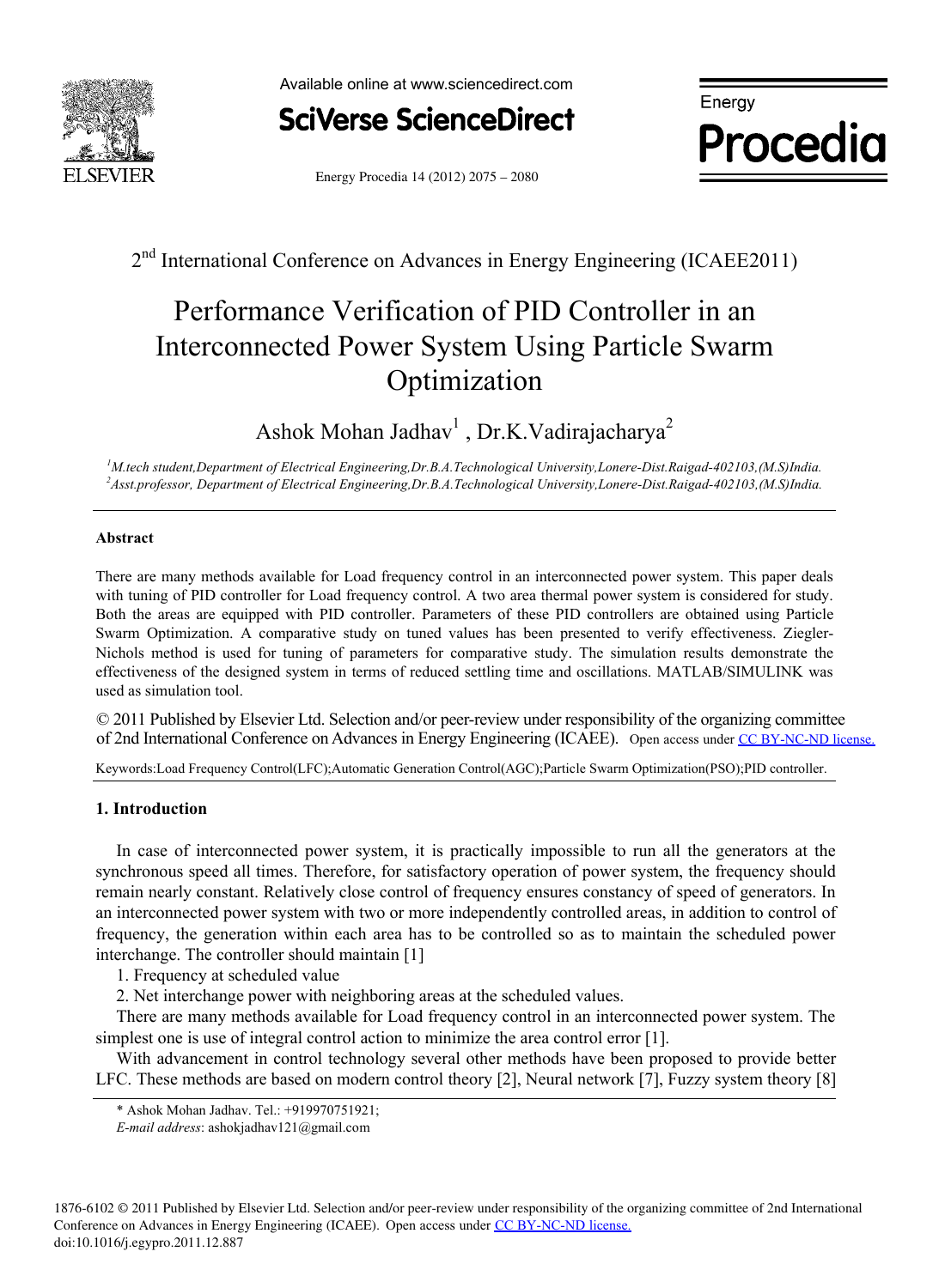and Genetic Algorithm [5]. The rest of the paper is organized as follows: Section 2 deals with problem formulation which includes system representation and formation of objective function. In Section 3 parameters of PID controller were tuned using conventional as well as PSO based algorithm, performance analysis is made in section 4 and finally conclusion is discussed in section 5.

#### **Nomenclature**

 $\Delta f$  = Frequency deviation.  $i =$  Subscript referring to area ( $i=1, 2...$ )  $\Delta P_{\text{tie (i, i)}}$  = Change in tie line power.  $\Delta P_{\text{Li}} =$  Load change of i<sup>th</sup> area.  $R_i$  = Governor Speed regulation parameter for  $i<sup>th</sup>$  area.  $T_{gi}$  = Speed governor time constant for i<sup>th</sup> area.  $T_{\text{t}}$  = Speed turbine time constant for i<sup>th</sup> area.  $T_{\text{pi}}$  = Power system time constant for i<sup>th</sup> area.  $K_{p,i}$  = Power system gain for i<sup>th</sup> area.  $ACE_i = Area Control Error of i<sup>th</sup> area.$  $u_i$  = Control input to i<sup>th</sup> area.  $B_i$  = Frequency bias for i<sup>th</sup> area.

#### **2. Problem Formulation**

#### *2.1 System Representation*

 The control system that is used in this paper is composed of a two area interconnected power system. At the simulation, it is assume that there is a load demanding in area-1.The linearized model of the controlled system is depicted in Fig.1, and system parameters are given in Appendix A.

In the model, u<sub>1</sub> and u<sub>2</sub> are the control inputs from the controllers. $\Delta P_{L1}$  is step load changes of %1 of the nominal loading in area-1.∆f<sub>1</sub> and  $\Delta f_2$  are frequency deviations of the control areas and  $\Delta P_{\text{tie}}$  is the changing of the tie-line power. In two area system considered for study, the PID controller with following structure is used.

$$
G_c(s) = K_p + \frac{K_i}{s} + K_d s \tag{1}
$$

where  $K_p$  is proportional gain,  $K_i$  is integral gain and  $K_d$  is derivative gain respectively. The PID controllers in both the areas were considered to be identical.